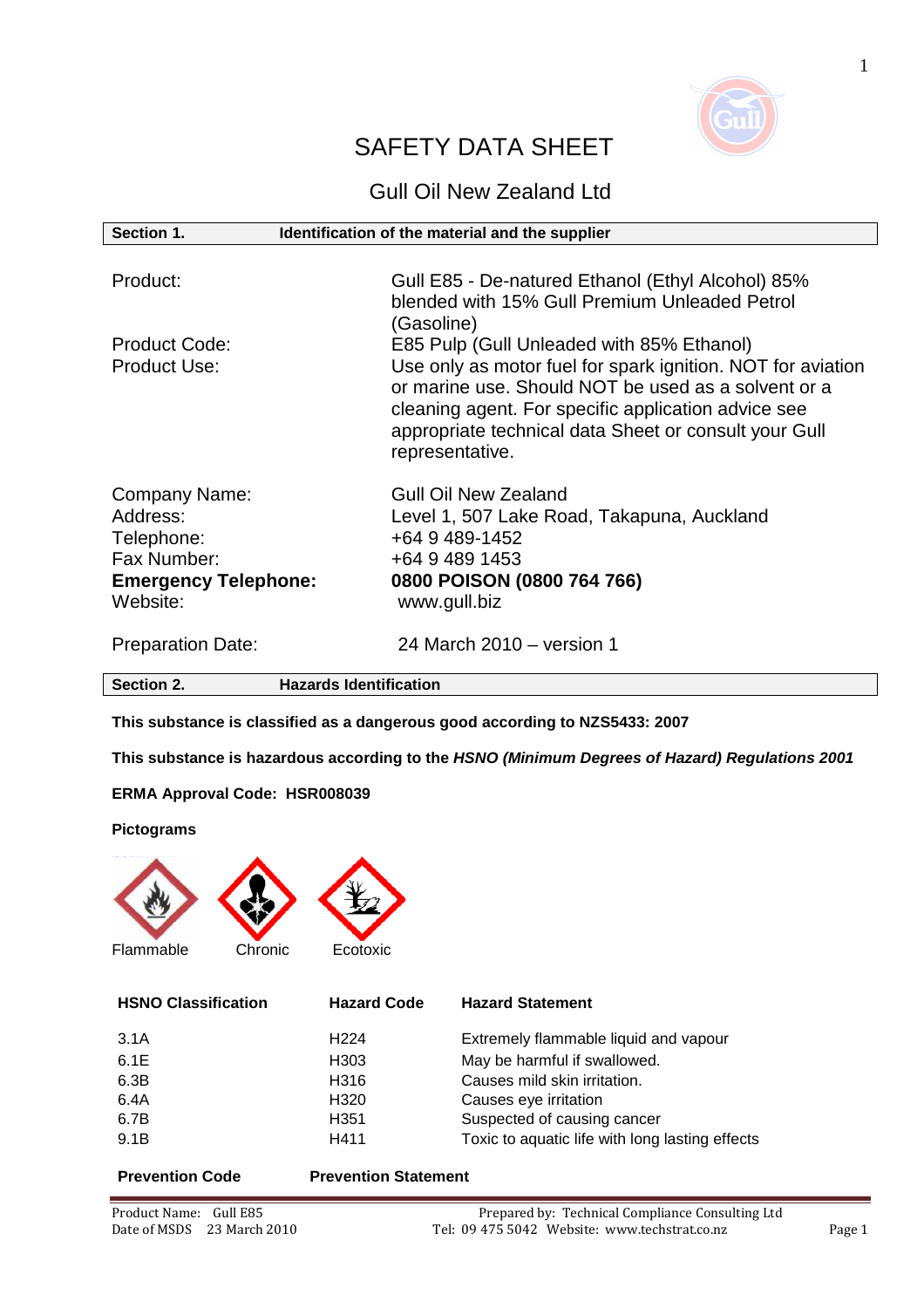| P102                 | Keep out of reach of children.                                                                                                                           |
|----------------------|----------------------------------------------------------------------------------------------------------------------------------------------------------|
| P202                 | Do not handle until all safety precautions have been read and understood.                                                                                |
| P210                 | Keep away from heat/sparks/open flames/hot surfaces. No smoking.                                                                                         |
| P233                 | Keep container tightly closed.                                                                                                                           |
| P240                 | Ground/bond container and receiving equipment.                                                                                                           |
| P <sub>241</sub>     | Use explosion-proof electrical/ventilating/lighting/equipment                                                                                            |
| P <sub>242</sub>     | Use only non-sparking tools.                                                                                                                             |
| P243                 | Take precautionary measures against static discharge.                                                                                                    |
| P264                 | Wash hands thoroughly if exposed to extensive spillage or splashing                                                                                      |
| P281                 | Use personal protective equipment as required.                                                                                                           |
| <b>Response code</b> | <b>Response Statement</b>                                                                                                                                |
| P <sub>101</sub>     | If medical advice is needed, have product container or label at hand.                                                                                    |
| P312                 | Call a POISON CENTER 0800 764 766 or doctor/physician if you feel unwell.                                                                                |
| P303+P361+P353       | IF ON SKIN (or hair): Remove/Take off immediately all contaminated<br>clothing. Rinse skin with water/shower.                                            |
| $P305 + 351 + 338$   | IF IN EYES rinse cautiously for several minutes. Remove contact lenses, if<br>present and easy to do. Continue rinsing.                                  |
| P308+P313            | If exposed or concerned: Get medical advice/ attention.                                                                                                  |
| P332+P313            | If skin irritation occurs: Get medical advice/attention.                                                                                                 |
| P337 + P313          | If eye irritation occurs: Get medical advice/attention.                                                                                                  |
| P370+P378            | In case of fire: Use foam for extinction.                                                                                                                |
| <b>Storage Code</b>  | <b>Storage Statement</b>                                                                                                                                 |
| P405                 | Store locked up.                                                                                                                                         |
| P403+P235            | Store in a well-ventilated place. Keep cool.                                                                                                             |
| <b>Disposal Code</b> | <b>Disposal Statement</b>                                                                                                                                |
| P <sub>501</sub>     | Dispose of contaminated residues or waste by liaising with a waste disposal<br>company or by disposing at a site approved by relevant local authorities. |

| Section 3. | <b>Composition / Information on Ingredients</b> |
|------------|-------------------------------------------------|
|------------|-------------------------------------------------|

| <b>Hazardous Ingredients</b> | $Wt\%$     | <b>CAS NUMBER.</b> |
|------------------------------|------------|--------------------|
| Ethanol                      | 70-90%     | 64-17-5            |
| Petrol                       | $10 - 30%$ | 86290-81-5         |
| Benzene                      | $<$ 3%     | 71-43-2            |
| Toluene                      | <4%        | 108-88-3           |

Information on Composition:

The petrol component is a complex mixture of volatile hydrocarbons containing paraffin's, naphthenes, olefins and aromatics with carbon numbers predominantly between C4 and C12.

Contains: Low boiling point naphtha - unspecified. May contain oxygenates. May also contain small quantities of proprietary performance additives.

| Section 4. | <b>First Aid Measures</b> |
|------------|---------------------------|
|            |                           |

Routes of Exposure:

Inhalation: If exposure to vapour, mists or fumes causes drowsiness, headache, blurred vision or irritation of the eyes, nose or throat, remove immediately to fresh air. Keep patient warm and at rest. If any symptoms persist obtain medical advice. Unconscious casualties must be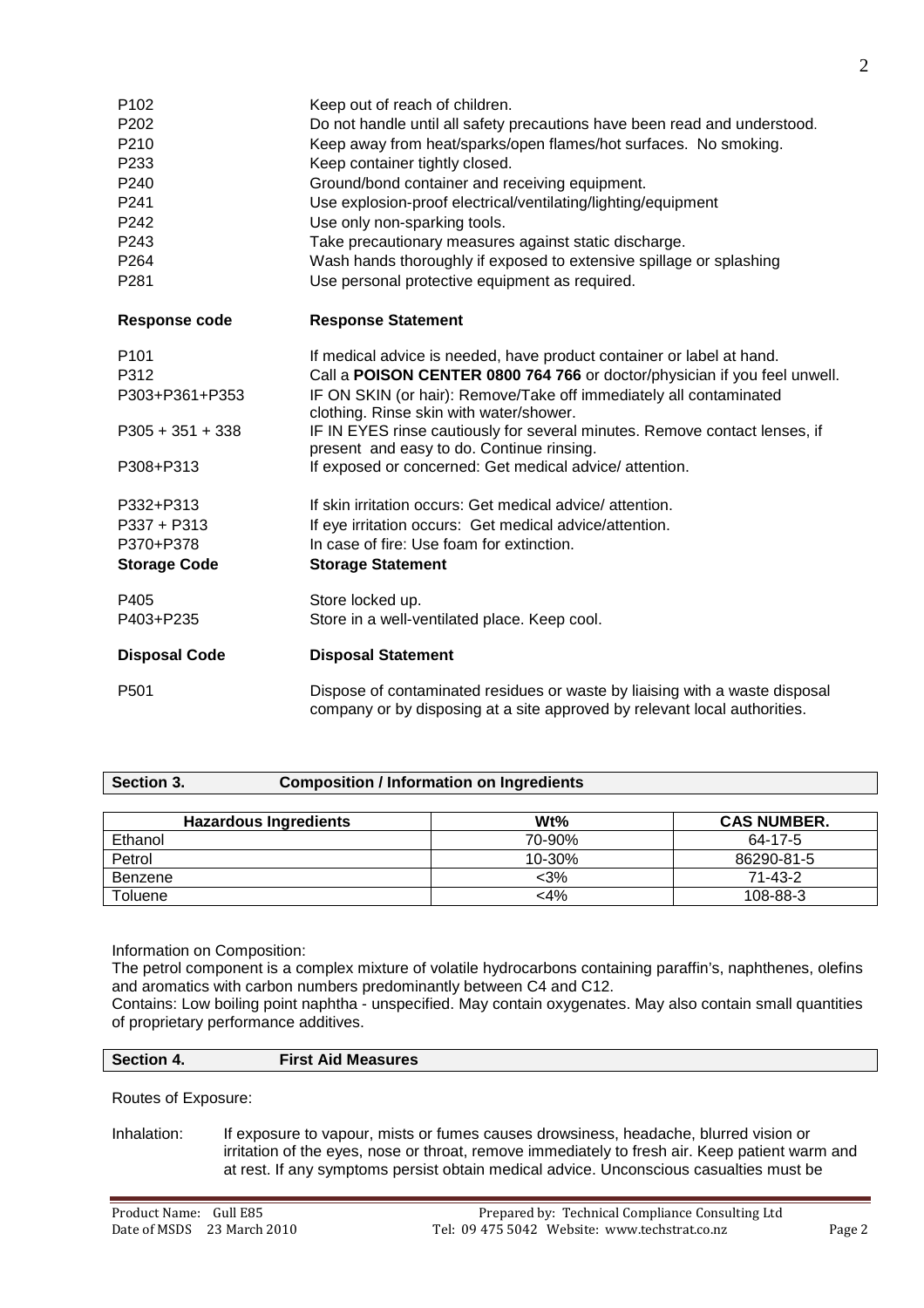|             | placed in the recovery position. Monitor breathing and pulse rate and if breathing has failed,<br>or is deemed inadequate, respiration must be assisted, preferably by the mouth to mouth<br>method. Administer external cardiac massage if necessary. Seek medical attention<br>immediately.                                                                        |
|-------------|----------------------------------------------------------------------------------------------------------------------------------------------------------------------------------------------------------------------------------------------------------------------------------------------------------------------------------------------------------------------|
| Ingestion:  | If contamination of the mouth occurs, wash out thoroughly with water. Except as a deliberate<br>act, the ingestion of large amounts of product is unlikely. If it should occur, do NOT<br>induce vomiting; obtain medical advice.                                                                                                                                    |
| If on Skin: | Wash skin thoroughly with soap and water as soon as reasonably practicable. Remove<br>heavily contaminated clothing and wash underlying skin.<br>In extreme situations of saturation with this product, drench with water, remove clothing as<br>soon as possible and wash skin with soap and water.<br>Seek medical advice if skin becomes red, swollen or painful. |
| If in Eyes: | Wash eye thoroughly with copious quantities of water, ensuring eyelids are held open. Obtain<br>medical advice if any pain or redness develops or persists.                                                                                                                                                                                                          |

#### **Advice to Doctor:**

Treatment should in general be symptomatic and directed to relieving any effects.

Product can be aspirated on swallowing or following regurgitation of stomach contents, and can cause severe and potentially fatal chemical pneumonitis, which will require urgent treatment. Because of the risk of aspiration, induction of vomiting and gastric lavage should be avoided. Gastric lavage should be undertaken only after endotracheal intubation. Monitor for cardiac dysrhythmias.

| Section 5. | <b>Fire Fighting Measures</b> |
|------------|-------------------------------|
|            |                               |

| <b>Hazard Type</b>            | Flammable Liquid                                                            |  |
|-------------------------------|-----------------------------------------------------------------------------|--|
| <b>Hazards from</b>           | May form significant quantities of carbon monoxide                          |  |
| decomposition                 |                                                                             |  |
| products                      |                                                                             |  |
| <b>Suitable Extinguishing</b> | Use alcohol resistant foam, dry powder or water fog. Do not use water jets. |  |
| media                         |                                                                             |  |
| <b>Precautions for</b>        | Firefighters should wear NIOSH/MSHA approved self-contained breathing       |  |
| firefighters and              | apparatus and full fire protective clothing.                                |  |
| special protective            | Evacuate unnecessary personnel and onlookers. Persons who have been         |  |
| clothing                      | exposed to smoke should be checked by a physician.                          |  |
| <b>HAZCHEM CODE</b>           | 3YE                                                                         |  |

### **Other Information : Fire Prevention**

Light hydrocarbon vapours can build up in the headspace of tanks. Tank headspaces should always be regarded as potentially flammable and care should be taken to avoid static electrical discharge and all ignition sources during filling, ullaging and sampling from storage tanks. When the product is pumped (e.g. during filling, discharge or ullaging) and when sampling, there is a risk of static discharge. Ensure equipment used is properly earthed or bonded to the tank structure. Electrical equipment should not be used unless it is intrinsically safe (i.e. will not produce sparks). Explosive air/vapour mixtures may form at ambient temperature. If product comes into contact with hot surfaces, or leaks occur from pressurized fuel pipes, the vapour or mists generated will create a flammability or explosion hazard. Product contaminated rags; paper or material used to absorb spillages, represent a fire hazard, and should not be allowed to accumulate. Dispose of safely immediately after use. Empty containers represent a fire hazard as they may contain some remaining flammable product and vapour. Never cut, weld, solder or braze empty containers.

#### **Section 6. Accidental Release Measures**

As this product has a very low flash point any spillage or leak is a severe fire and/or explosion hazard. Spilled material may make surfaces slippery. It is advised that stocks of suitable absorbent material should be held in quantities sufficient to deal with any spillage, which may be reasonably anticipated.

- Vapour is heavier than air and may travel to remote sources of ignition (eg. along drainage systems, in basements etc.).
- Isolate spillage from all ignition sources including road traffic.
- Evacuate all non essential personnel from the immediate area.
- If spillage has occurred in a confined space, ensure adequate ventilation and check that a safe, Breathable atmosphere is present before entry.
- Ensure good ventilation.

3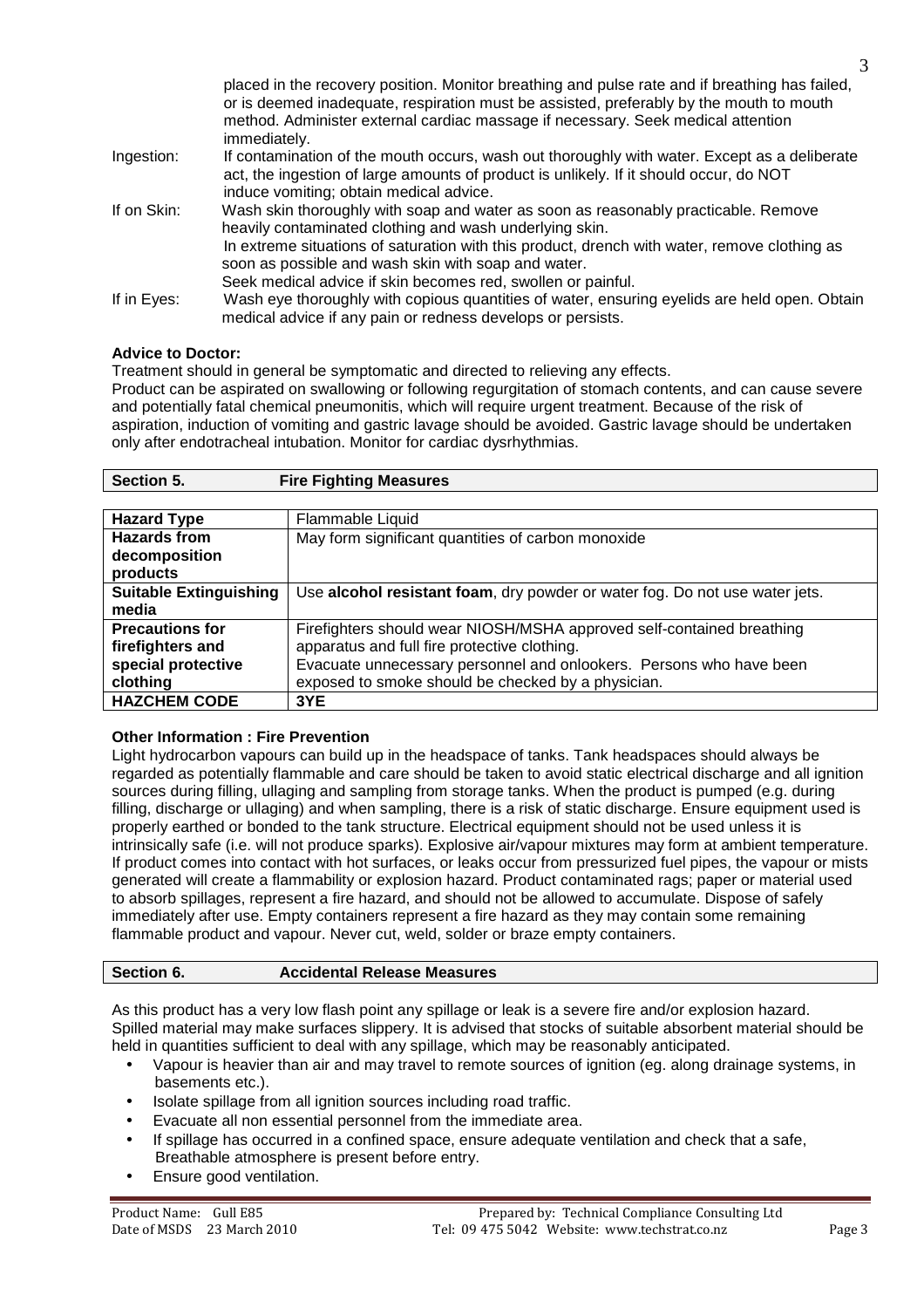Carcinogen category notice: Category A1. Established human carcinogen known to be carcinogenic to humans. There is sufficient evidence to establish a causal association between human exposure to these

#### • Wear protective clothing. See Exposure Controls/Personal Protection, section 8, of this SDS

- Large and uncontained spillages should be smothered with foam to reduce the risk of ignition.
- The foam blanket should be maintained until the area is declared safe.
- Recovery of large spillages should be affected by specialist personnel.
- Protect drains from potential spills to minimize contamination. Do not wash product into drainage system. In the case of spillage on water, prevent the spread of product by the use of suitable barrier equipment. Recover product from the surface.
- Protect environmentally sensitive areas and water supplies.
- Regular surveillance on the location of the spillage should be maintained.
- In the event of spillages contact the appropriate authorities.

#### **Approved Handlers:**

Approved Handler requirements are triggered for this product. See Section 15

#### **Hazardous Atmosphere Zones**

Wherever 50 L or more of E85 petrol is stored the Person in Charge of a place of work must establish one or more hazardous atmosphere zones.

#### **Precautions for safe handling:**

- Ensure good ventilation and avoid prolonged contact with skin and eyes.
- If splashing likely to occur wear a full face visor or goggles.
- Avoid breathing vapours.
- Do not siphon product by mouth
- Do not eat, drink or smoke whilst using.
- Take all necessary precautions against accidental spillage into soil or water.

#### **Conditions for safe storage:**

- Store and dispense only in well ventilated areas away from heat and sources of ignition.
- Store and use only in equipment/containers designed for use with this product.
- Containers must be properly labeled and kept closed when not in use.
- Do not remove warning labels from containers.
- Empty packages may contain some remaining product. Retain hazard warning labels on empty packages as a guide to the safe handling, storage and disposal of empty packaging.
- Do not enter storage tanks without breathing apparatus unless the tank has been well ventilated and the tank atmosphere has been shown to contain hydrocarbon vapour concentrations of less than 1% of the lower flammability limit and an oxygen concentration of at least 20% volume.
- Always have sufficient people standing by outside the tank with appropriate breathing apparatus and equipment to affect a quick rescue.

| <b>Section 8</b> | <b>Exposure Controls / Personal Protection</b> |
|------------------|------------------------------------------------|
|                  |                                                |

#### **National Exposure Standards**:

If vapour, mists or fumes are generated, their concentration in the workplace air should be controlled to the lowest reasonably practicable level.

**WES STEL** STEL Substance **CAS # (a)** ppm **ppm** ppm

Petrol 86290-81-5 900 ppm (8 hr twa) 500

Benzene 71-43-2 5 ppm (8 hr twa) 5

Relevant exposure limits are: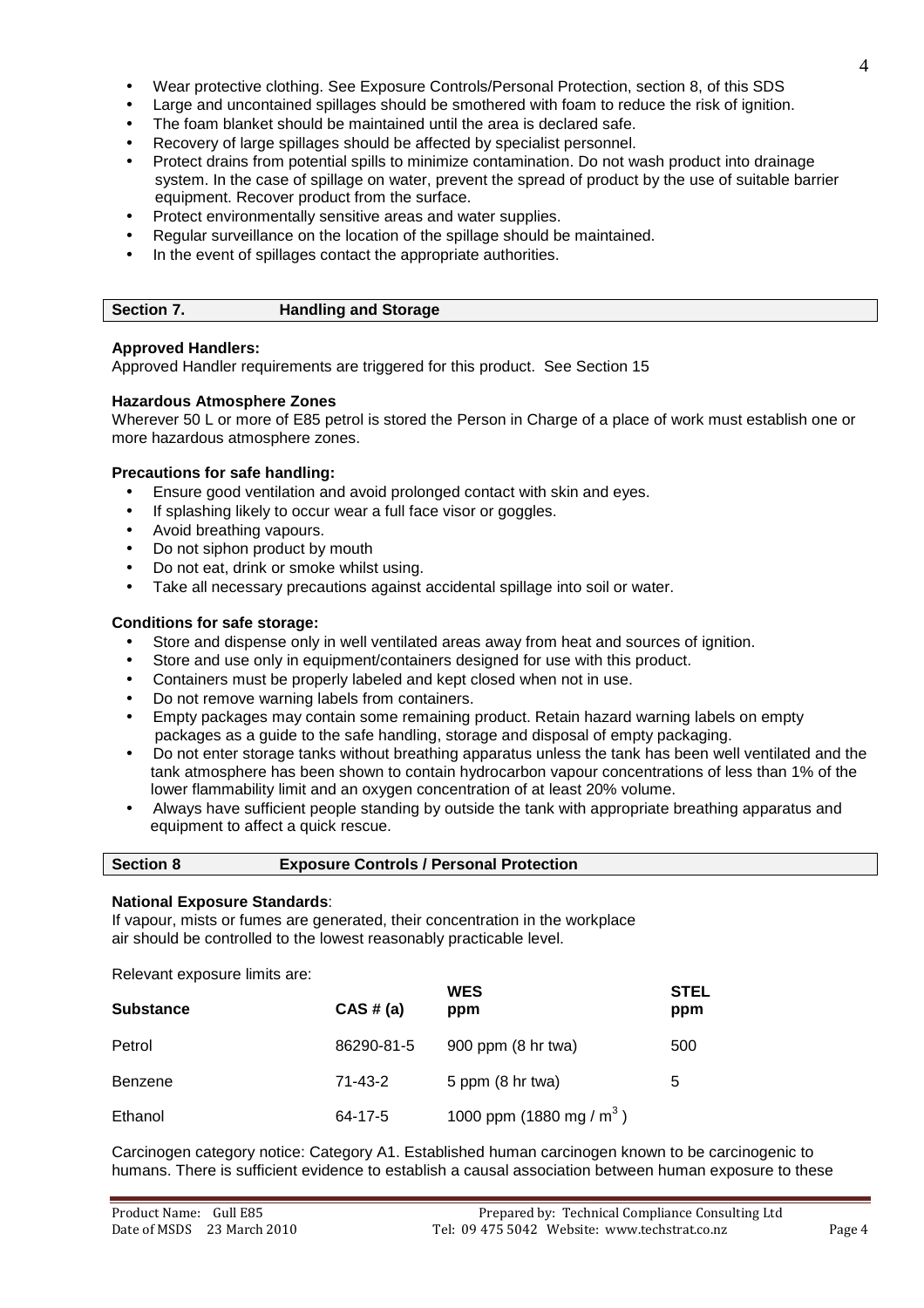substances and the development of cancer. See Chapter 7: Carcinogens, published by the Occupational Safety and Health Service, Department of Labour.

Carcinogen Category A1 (Confirmed Human Carcinogen)

Note: Several comprehensive reviews have been made of benzene toxicity over the recent years. It is not, therefore, the intention of this documentation to exhaustively review all related scientific literature, but to summarise the available quantitative dose-response information with regard to exposure to low concentrations of benzene. This information was used to provide guidelines for the Exposure Standards Working Group to set an exposure standard for benzene.

**Respiratory Protection:** If operations are such that exposure to vapour, mist or fume may be anticipated, and then suitable approved respiratory equipment should be worn. The use of respiratory equipment must be strictly in accordance with the manufacturers' instructions and any statutory requirements governing its selection and use.

**Body Protection:** Wear face visor or goggles in circumstances where eye contact can accidentally occur. If skin contact is likely, wear impervious protective clothing and/or gloves. Protective clothing should be regularly inspected and maintained; overalls should be dry-cleaned, laundered and preferably starched after use.

| <b>Section 9</b>              | <b>Physical and Chemical Properties</b>                                 |
|-------------------------------|-------------------------------------------------------------------------|
|                               |                                                                         |
| <b>Physical State:</b>        | Liquid                                                                  |
| Colour:                       | Yellow                                                                  |
| Odour:                        | Gasoline like                                                           |
| pH:                           | Not applicable                                                          |
| Solubility:                   | In low concentrations of water it is miscible. In higher concentrations |
|                               | of water the petrol will separate out as a top layer.                   |
| Density:                      | 735 kg/m <sup>3</sup> @ 15°C Test Method: ASTM D 1298                   |
| Boiling point:                | 30-230 °C Test method: ASTM D 86                                        |
| Auto Ignition Point: (petrol) | 450 $\mathrm{^{\circ}C}$ (approx)                                       |
| Flash Point:                  | $-29^{\circ}C - 20^{\circ}C$ (PMC) Test Method: ASTM D 93               |
| Specific Gravity at 15.6 °C:  | 0.735 g/ml ASTM D 1298                                                  |
| Lower Explosive Limits (LEL): | 1.4%                                                                    |
| Upper Explosive Limits (UEL)r | 19%<br>(pure petrol $7.7\%$ )                                           |
| Volatiles:                    | 99%                                                                     |
| <b>Evaporation Rate</b>       | High                                                                    |
|                               |                                                                         |
| Section 10.                   | <b>Stability and Reactivity</b>                                         |
|                               |                                                                         |

| <b>Chemical Stability:</b>           | Stable at ambient temperatures                                                                                                                                                         |
|--------------------------------------|----------------------------------------------------------------------------------------------------------------------------------------------------------------------------------------|
| Conditions to Avoid:                 | Sources of ignition. Avoid excessive heat                                                                                                                                              |
| Incompatibility:                     | Avoid contact with strong oxidizing agents                                                                                                                                             |
| Hazardous Decomposition<br>Products: | Thermal decomposition products will vary with conditions.<br>Decomposition Incomplete combustion will generate smoke, carbon<br>dioxide and hazardous gases, including carbon monoxide |
| Hazardous Polymerization:            | Hazardous polymerization reactions will not occur.                                                                                                                                     |

| <b>Section 11</b>                                  | <b>Toxicological Information</b>                  |
|----------------------------------------------------|---------------------------------------------------|
| (as straight petrol)<br><b>Acute Oral Toxicity</b> | $LD_{50}$ Rat (oral) > 5000mg/kg (slightly toxic) |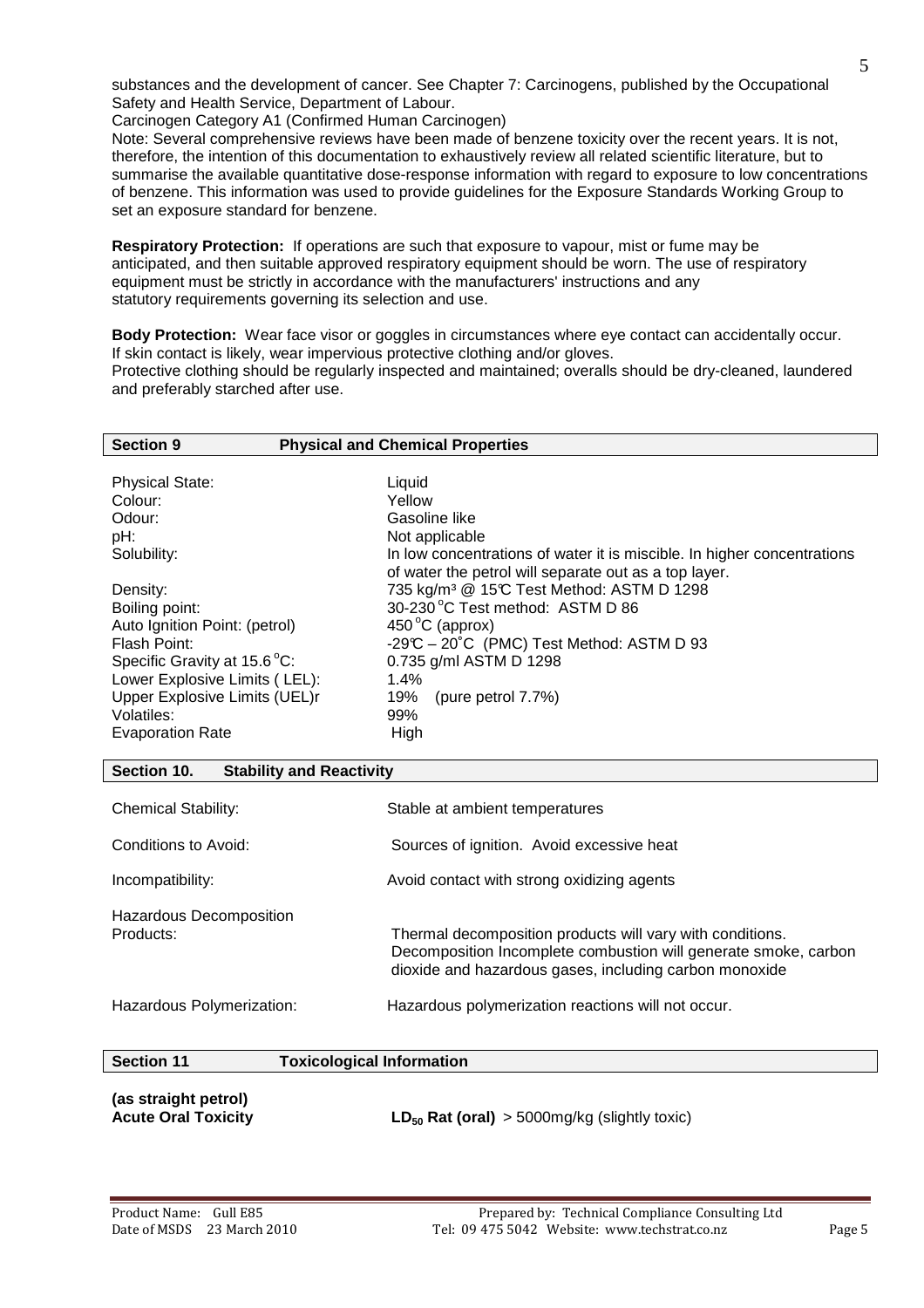| <b>Acute Dermal Toxicity</b> | $LD_{50}$ Rabbit (dermal) > 2000 mg/kg (moderately toxic) |
|------------------------------|-----------------------------------------------------------|
|                              |                                                           |

**Acute Inhalation Toxicity LD<sub>50</sub> Rat (inhalation) > 2500 mg/m<sup>3</sup> (moderately toxic)** 

#### **Inhalation:**

Likely to be irritating to the respiratory tract if high concentrations of mists or vapour are inhaled. May cause nausea, dizziness, headaches and drowsiness if high concentrations of vapour are inhaled. ABUSE: Abuse involving deliberate inhalation of very high concentrations of vapour, even for short periods, can produce unconsciousness and/or result in a sudden fatality.

#### **Ingestion:**

Unlikely to cause harm if accidentally swallowed in small doses, though larger quantities may cause nausea and diarrhoea. Will injure the lungs if aspiration occurs, eg. during vomiting. As with all similar products, frequent or prolonged contact may defat the skin and lead to dermatitis.

#### **Skin:**

Likely to cause skin irritation. Likely to result in chemical burns following prolonged wetting of the skin. (eg. after a road traffic accident).

#### **Eye:**

Unlikely to cause more than transient stinging or redness if accidental eye contact occurs.

## **Subchronic/Chronic Toxicity**

Carcinogenicity/Chronic Toxicity

Exposure to benzene may result in affects to the hematopoietic system causing blood disorders including anaemia and leukaemia. Benzene is classified by NOHSC as a category 1 carcinogen -substances known to be carcinogenic to man. IARC assessment: benzene -carcinogenic to humans (Group 1)

#### **Section 12. Ecological Information**

#### **HSNO Classifications: 9.1B**

Product classed as Dangerous for the Environment. Toxic to aquatic organisms, may cause long-term adverse effects in the aquatic environment. Spills may form a film on water surfaces causing physical damage to organisms. Oxygen transfer could also be impaired. On release to water gasoline floats on the surface and hydrocarbons are lost through volatilization.

| Persistence and Degradability:    | This product is inherently biodegradable.                   |
|-----------------------------------|-------------------------------------------------------------|
| <b>Bioaccumulative Potential:</b> | There is no evidence to suggest bioaccumulation will occur. |
| <b>Mobility:</b>                  | Spillages may penetrate the soil causing ground water       |
|                                   | contamination.                                              |

#### **Section 13. Disposal Considerations**

Dispose of via an authorized person/licensed waste disposal contractor in accordance with local regulations. Empty packages may contain some remaining product. Hazard warning labels are a guide to the safe handling of empty packaging and should not be removed. Empty containers represent a fire hazard as they may contain flammable product residues and vapour. Never weld, solder or braze empty containers. Materials contaminated with product should be treated as extremely flammable. Disposal should be in accordance with local regulations

#### **Section 14 Transport Information**

This material is classified as a Class 3 - Flammable Liquid according to NZS 5433:2007 Transport of Dangerous Goods on Land.

Must not be loaded in the same freight container or on the same vehicle with:

- (Class 1) Explosives
- (Class 2.1) Flammable gases
- (Class 2.3) Toxic gases
- (Class 4.2) spontaneously combustible substances
- (Class 5.1) Oxidizing substances
- (Class 5.2) Organic peroxides or
- (Class 7) Radioactive materials unless specifically exempted.

Must not be loaded with in the same freight container; and on the same vehicle must be separated horizontally by at least 3 meters unless all but one are packed in separate freight containers with:

6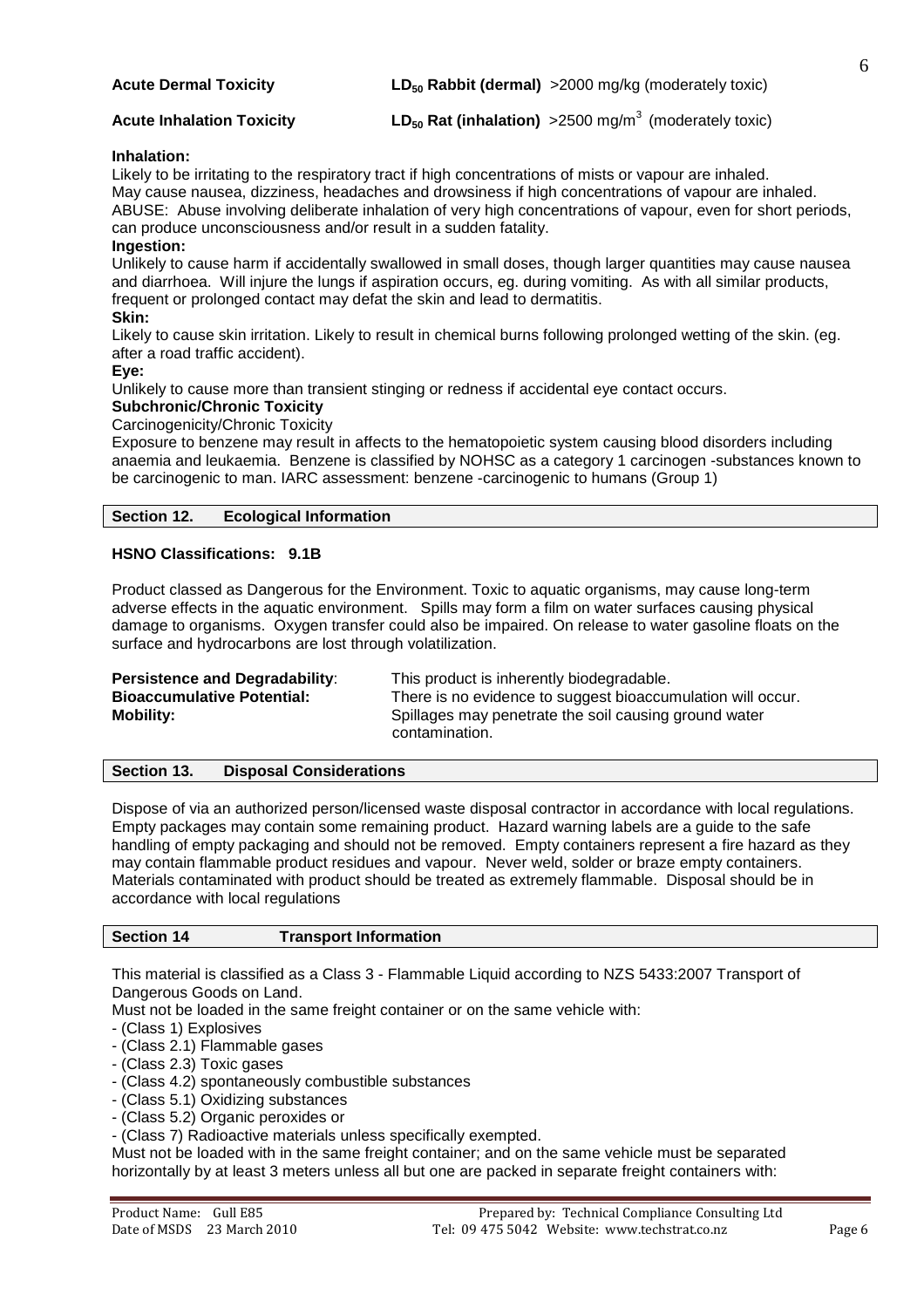- (Class 4.3) Dangerous when wet substances

Goods of packing group II or III may be loaded in the same freight container or on the same vehicle if transported in segregation devices with:

- (Class 4.2), spontaneously combustible substances
- (Class 4.3), Dangerous when wet substances
- (Class 5.1), Oxidizing substances
- (Class 5.2) Organic peroxides

| <b>Land Transport:</b>                  |                                                                                                               |
|-----------------------------------------|---------------------------------------------------------------------------------------------------------------|
| U.N. Number:                            | 1203                                                                                                          |
| Proper Shipping Name:                   | <b>PETROL</b>                                                                                                 |
| DG Class:                               | 3                                                                                                             |
| Hazchem Code:                           | 3YE                                                                                                           |
| Packaging Method:                       | 3.8.3                                                                                                         |
| Packing Group:                          | $\mathbf{  }$                                                                                                 |
| <b>Marine Transport:</b>                |                                                                                                               |
|                                         | Classified as Dangerous Goods by the criteria of the International Maritime Dangerous Goods (IMDG) Code       |
| for transport by sea.                   |                                                                                                               |
| UN-Number:                              | 1203                                                                                                          |
| Class:                                  | 3 Flammable Liquid                                                                                            |
| Packing Group:                          | $\mathbf{H}$                                                                                                  |
| Proper Shipping Name:                   | <b>PETROL</b>                                                                                                 |
| EmS:                                    | $3-07$                                                                                                        |
| Stowage and Segregation Category: E     |                                                                                                               |
| <b>Air Transport</b>                    |                                                                                                               |
|                                         | Classified as Dangerous Goods by the criteria of the International Air Transport Association (IATA) Dangerous |
| Goods Regulations for transport by air. |                                                                                                               |
| UN-Number:                              | 1203                                                                                                          |
| Class:                                  | 3 Flammable Liquid                                                                                            |
| Packing group:                          | Ш                                                                                                             |
| Proper Shipping Name:                   | <b>PETROL</b>                                                                                                 |
| <b>EPG Number:</b>                      | 3.1.001                                                                                                       |
| <b>IERG Number:</b>                     | 14                                                                                                            |
| <b>IMO Marine:</b>                      | This product is a marine pollutant according to the International Maritime                                    |
|                                         | Dangerous Goods (IMDG) Code.                                                                                  |
|                                         |                                                                                                               |

| <b>Section 15</b>                                                                                                                                                                                                    | <b>Regulatory Information</b>                                                                                                                                |                                                                                                                                                                                                                                                                                                                                                                                                                                                                                                                                                                                |  |
|----------------------------------------------------------------------------------------------------------------------------------------------------------------------------------------------------------------------|--------------------------------------------------------------------------------------------------------------------------------------------------------------|--------------------------------------------------------------------------------------------------------------------------------------------------------------------------------------------------------------------------------------------------------------------------------------------------------------------------------------------------------------------------------------------------------------------------------------------------------------------------------------------------------------------------------------------------------------------------------|--|
| ERMA Approval Code: HSR008039                                                                                                                                                                                        | HSNO Classifications: 3.1A, 6.1E, 6.3B, 6.4A, 6.7B, 9.1B                                                                                                     |                                                                                                                                                                                                                                                                                                                                                                                                                                                                                                                                                                                |  |
| <b>HSNO Controls:</b><br>This product is exempt from Tracking<br>This safety data sheet must be supplied where $\geq$ 5 L is supplied for the first time to a place of work<br>Trigger quantities for this substance |                                                                                                                                                              |                                                                                                                                                                                                                                                                                                                                                                                                                                                                                                                                                                                |  |
|                                                                                                                                                                                                                      | Quantity                                                                                                                                                     | <b>Triggered by</b>                                                                                                                                                                                                                                                                                                                                                                                                                                                                                                                                                            |  |
| Approved Handler<br>14 days. This applies if the fuel -<br>a. is stored in containers <250 litres<br>b.<br>C.<br>d.<br>е.<br>or natural water.                                                                       | >100 L<br>the containers comply with Reg 11, schedule 2 or 3 of the packaging regulations<br>is situated either in the open or in a well ventilated building | 3.1A * Note 1<br>A Location Test Certificate is required for a site permanently storing 50 L or more of petrol. See Note 2<br>A Location Test Certificate is NOT required for a temporary site storing <2000 litres of E10, petrol, avgas,<br>racing gas or kerosene if the proposed or actual duration of the storage is for a continuous period of less than<br>is situated not less than 15 metres from any high intensity land use or area of regular habitation<br>is in a compound or located so any spillage will not endanger any building, flow into any stream, lake |  |
| Signage                                                                                                                                                                                                              | 250 L                                                                                                                                                        | 3.1A                                                                                                                                                                                                                                                                                                                                                                                                                                                                                                                                                                           |  |
| Emergency Response Plan                                                                                                                                                                                              | 1000L                                                                                                                                                        | 3.1A                                                                                                                                                                                                                                                                                                                                                                                                                                                                                                                                                                           |  |
| Secondary containment                                                                                                                                                                                                | 1000L                                                                                                                                                        | 3.1A                                                                                                                                                                                                                                                                                                                                                                                                                                                                                                                                                                           |  |

Note 1: Not required on a farm  $\geq$  4 ha for quantities less than 2000 L